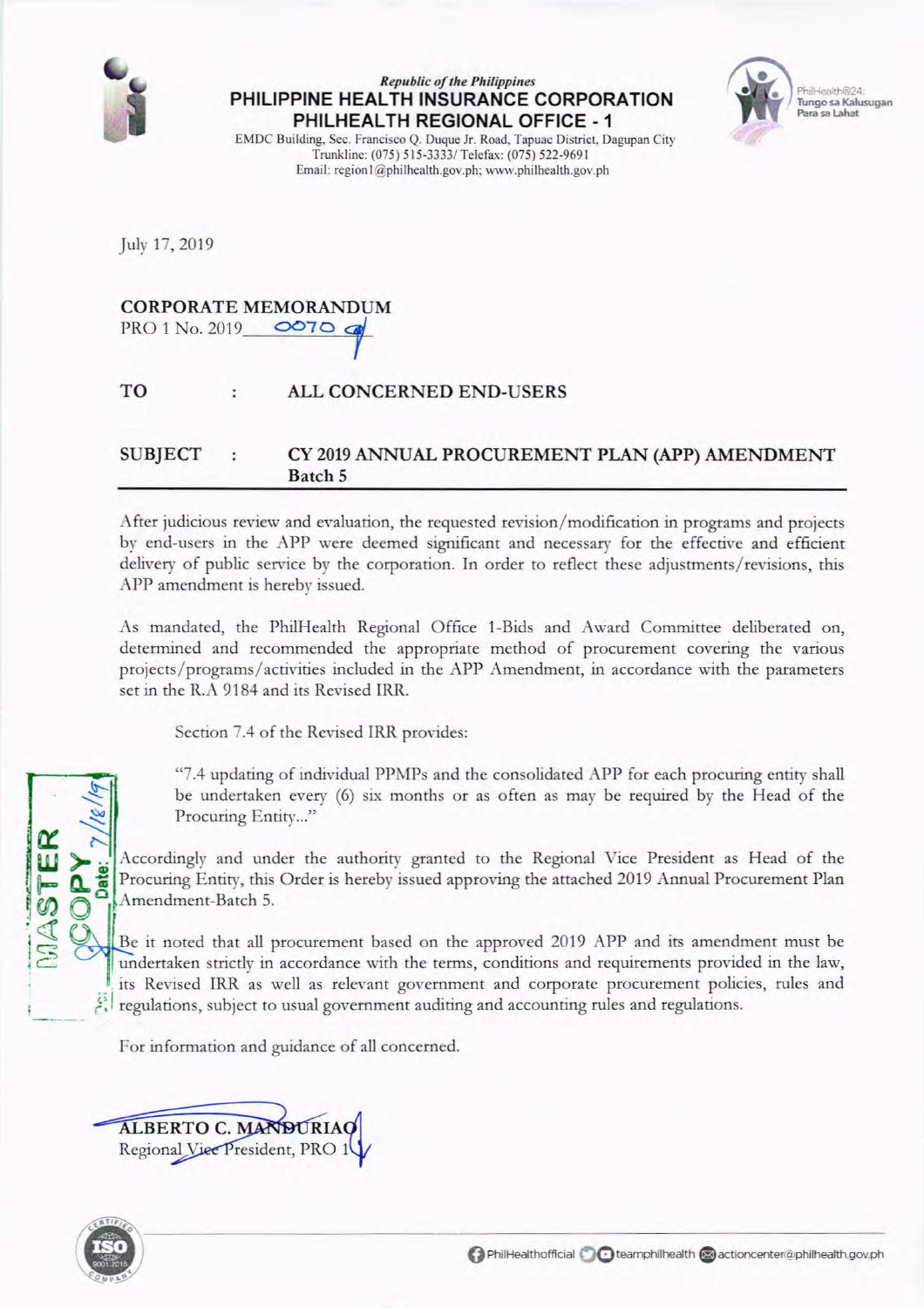

**Republic of the Philippines** Philippine Health Insurance Corporation PhilHealth Regional Office 1, Dagupan City

#### **Annual Procurement Plan Amendment for CY 2019 Batch 5**

|            | <b>Procurement Program/Project</b>                                                                           | PMO/End-user                     | Mode of Procurement                                              | <b>Schedule for Each Procurement Activity</b> |                                     |                               |                               |                                                                                                                                                                                                                                                                             | <b>Estimated Budget (Php)</b> |            |    | Remarks                                   |
|------------|--------------------------------------------------------------------------------------------------------------|----------------------------------|------------------------------------------------------------------|-----------------------------------------------|-------------------------------------|-------------------------------|-------------------------------|-----------------------------------------------------------------------------------------------------------------------------------------------------------------------------------------------------------------------------------------------------------------------------|-------------------------------|------------|----|-------------------------------------------|
| Code (PAP) |                                                                                                              |                                  |                                                                  | of IB/REI                                     | Ads/Post Sub/Open of<br><b>Bids</b> | Notice of<br>Award            | Contract<br>Signing           | <b>Source of Funds</b>                                                                                                                                                                                                                                                      | Total                         | MOOE       | co | (brief Description of<br>Program/Project) |
|            | 5029901002 MARKETING AND PROMOTIONAL EXPENSE                                                                 |                                  |                                                                  |                                               |                                     |                               |                               | <b>COB 2019</b>                                                                                                                                                                                                                                                             |                               |            |    |                                           |
|            |                                                                                                              |                                  |                                                                  |                                               |                                     |                               |                               | Production of Printable                                                                                                                                                                                                                                                     |                               |            |    |                                           |
|            |                                                                                                              | PRO 1-PAU                        | Negotiated Procurement-<br><b>Small Value Procurement</b>        |                                               | ber 2019                            | er 2019                       | r 2019                        | Materials: Brochures                                                                                                                                                                                                                                                        | 340,000.00                    | 340,000.00 |    |                                           |
|            | Procurement of Foldable Bag (for partners and<br>stakeholders) as per CAG Memorandum No.                     |                                  |                                                                  |                                               |                                     |                               |                               | Production of 140,000 Brochures<br>(i.e Indigent at Sponsored Program-<br>40,000 pcs., 4MB Generic-40,000<br>pcs., Senior Citizen-30,000 pcs.,<br>July/Augu   July/Augus   July/August OFW-20,000 pcs., Z-Benefits-<br>July 2019 st/Septem t/Septemb /Septembe 10,000 pcs.) |                               |            |    |                                           |
|            | 2019-046; 1,133 pcs.                                                                                         |                                  |                                                                  |                                               |                                     |                               |                               | <b>Production of Printable</b>                                                                                                                                                                                                                                              |                               |            |    |                                           |
|            |                                                                                                              |                                  |                                                                  |                                               |                                     |                               |                               | Materials: Flyers                                                                                                                                                                                                                                                           |                               |            |    |                                           |
|            |                                                                                                              |                                  |                                                                  |                                               |                                     |                               |                               | Production of 40,000 Flyers (i.e.<br>Duties & Responsibilities of an<br>Employer Flyers-10,000 pcs., TB<br>DOTS-10,000 pcs., Animal Bite-<br>10,000 pcs., ACAs-10,000 pcs.)                                                                                                 |                               |            |    |                                           |
|            | 5029999005 CORPORATE FORUM                                                                                   |                                  |                                                                  |                                               |                                     |                               |                               | <b>COB 2019</b>                                                                                                                                                                                                                                                             |                               |            |    |                                           |
|            | PRO 1 BAS Midyear Assessment; 55 pax                                                                         | <b>BAS</b>                       | Negotiated Procurement-<br><b>Small Value Procurement</b>        | N/A                                           | August<br>2019                      | August<br>2019                | August<br>2019                | PRO 1 BAS Year-End Assessment;<br>47 pax                                                                                                                                                                                                                                    | 50,000.00                     | 50,000.00  |    |                                           |
|            | Integrated Planning and Budget Forum-<br>Deliberation and Review of Budget Proposal for<br>COB 2020; 50 pax  | ORVP-<br><b>Planning Unit</b>    | <b>Negotiated Procurement-</b><br><b>Small Value Procurement</b> |                                               | July 2019 July 2019                 | <b>July 2019</b>              | <b>July 2019</b>              | Skills Enhancement Training for<br>PBOs; 50 pax                                                                                                                                                                                                                             | 60,000.00                     | 60,000.00  |    |                                           |
|            | Conduct of Orientation on the Use of<br>Document and Records Management (DORM)<br>Utility; 41 pax            | <b>GSU-Records</b><br>Management | <b>Negotiated Procurement-</b><br>Small Value Procurement        | N/A                                           |                                     |                               | July 2019 July 2019 July 2019 | Document Custodian Designates'<br>Forum; 38 pax                                                                                                                                                                                                                             | 22,550.00                     | 22,550.00  |    |                                           |
|            | Conduct of Orientation on Security Awareness;<br>65 pax                                                      |                                  |                                                                  |                                               |                                     |                               |                               |                                                                                                                                                                                                                                                                             | 6,500.00                      | 6,500.00   |    |                                           |
|            | Conduct of CY 2019 Mid-Year Assessment cum<br>Level-Up Seminar-Echo Session (meals, use of<br>venue); 19 pax | FOD                              | Negotiated Procurement-<br>Lease of Venue                        | N/A                                           |                                     | July 2019 July 2019 July 2019 |                               | <b>Conduct of Year-End Assessment</b>                                                                                                                                                                                                                                       | 6,675.00                      | 6,675.00   |    |                                           |
|            | 5020301001 REGULAR OFFICE SUPPLIES                                                                           |                                  |                                                                  |                                               |                                     |                               |                               | <b>COB 2019</b>                                                                                                                                                                                                                                                             |                               |            |    |                                           |
|            | STICKER PAPER, Spcs/pack, color: orange; 100<br>pack                                                         |                                  |                                                                  |                                               |                                     |                               |                               | Dry Cell, 1.5 volts, Premium/Ultra/Super<br>Alkaline/Alkaline, No Mercury and<br>Cadmium, size AA, 2 pcs/blister pack; 11<br>pack                                                                                                                                           | 4,800.00                      | 4,800.00   |    |                                           |
|            | STICKER PAPER, 5 pcs/pck, color: bright yellow;<br>18 pack                                                   |                                  |                                                                  | N/A                                           |                                     |                               |                               | INDEX CARD RULED BOTH SIDES, 5x8,<br>July 2019 July 2019 July 2019 127mm x 203mm (5x8), 500s/pack; 1<br>pack                                                                                                                                                                | 936.00                        | 936.00     |    |                                           |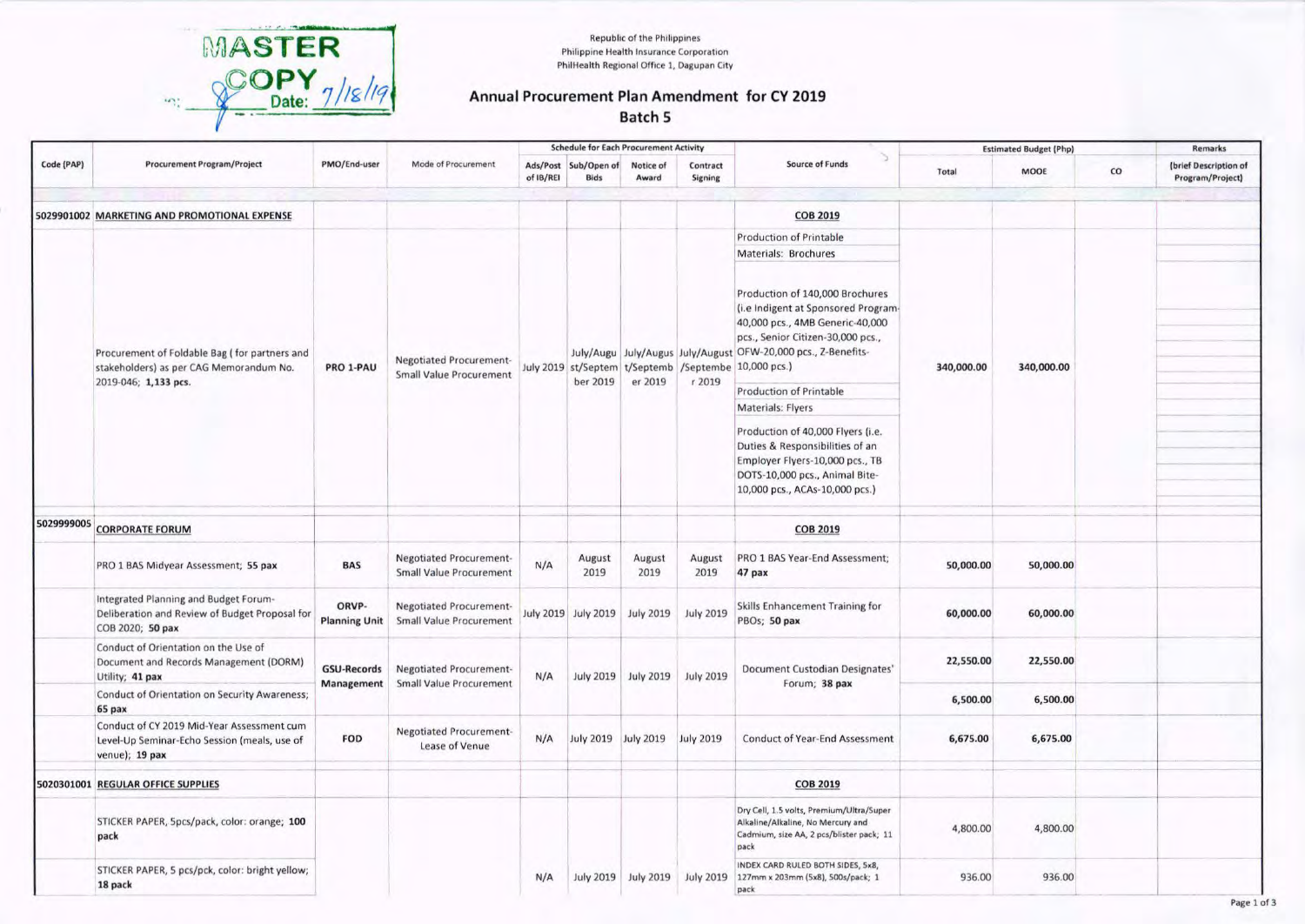

**Republic of the Philippines** Philippine Health Insurance Corporation PhilHealth Regional Office 1, Dagupan City

### Annual Procurement Plan Amendment for CY 2019 Batch 5

|            |                                                                                |              |                                                           | <b>Schedule for Each Procurement Activity</b> |                                     |                    |                            |                                            | <b>Estimated Budget (Php)</b> |            |            | <b>Remarks</b>                            |
|------------|--------------------------------------------------------------------------------|--------------|-----------------------------------------------------------|-----------------------------------------------|-------------------------------------|--------------------|----------------------------|--------------------------------------------|-------------------------------|------------|------------|-------------------------------------------|
| Code (PAP) | <b>Procurement Program/Project</b>                                             | PMO/End-user | Mode of Procurement                                       | of IB/REI                                     | Ads/Post Sub/Open of<br><b>Bids</b> | Notice of<br>Award | Contract<br><b>Signing</b> | <b>Source of Funds</b>                     | Total                         | MOOE       | co         | (brief Description of<br>Program/Project) |
|            | STICKER PAPER, Spcs/pack, color: fushia; 15<br>pack                            | PRO 1        | Negotiated Procurement-PS-<br>DBM/Shopping                |                                               |                                     |                    |                            | MARKER Metallic, Gold, Big; 12<br>pcs.     | 780.00                        | 780.00     |            |                                           |
|            | STICKER PAPER, 5 pcs/pack, color: bright green;<br>14 pack                     |              |                                                           |                                               |                                     |                    |                            | MARKER Metallic, Gold, Small; 19<br>pcs.   | 728.00                        | 728.00     |            |                                           |
|            |                                                                                |              |                                                           |                                               |                                     |                    |                            | MARKER Metallic, Silver, Big; 16<br>pcs.   |                               |            |            |                                           |
|            |                                                                                |              |                                                           |                                               |                                     |                    |                            | MARKER Metallic, Silver, Small; 16<br>pcs. |                               |            |            |                                           |
|            |                                                                                |              |                                                           |                                               |                                     |                    |                            | Sub-total                                  | 7,244.00                      | 7,244.00   |            |                                           |
|            | Wader/Jumpsuit; 203 pcs                                                        | PRO 1        | Negotiated Procurement-<br><b>Small Value Procurement</b> | July 2019 July 2019                           |                                     | <b>July 2019</b>   | August 2019                | BRO I-19-613-44                            | 131,950.00                    | 131,950.00 |            |                                           |
| 10605020   | <b>Office Equipment</b>                                                        |              |                                                           |                                               |                                     |                    |                            | <b>COB 2019</b>                            |                               |            |            |                                           |
|            | Hand Tractor/Kuliglig; 2 units                                                 | PRO 1        | <b>Negotiated Procurement-Small</b><br>Value Procurement  | July 2019 July 2019                           |                                     | <b>July 2019</b>   | August 2019                | BRO I-19-508-36                            | 300,000.00                    |            | 300,000.00 |                                           |
| 10605990   | <b>Other Equipment</b>                                                         | PRO 1        |                                                           |                                               |                                     |                    |                            |                                            |                               |            |            |                                           |
|            | Motorized Treadmill; 4 units                                                   |              | <b>Negotiated Procurement-Small</b><br>Value Procurement  | July 2019 July 2019                           |                                     | <b>July 2019</b>   | August 2019                | BRO I-19-283-19                            | 116,000.00                    |            | 116,000.00 |                                           |
|            | Stationary Bicycle; 8 units                                                    |              | <b>Negotiated Procurement-Small</b><br>Value Procurement  | July 2019 July 2019                           |                                     | <b>July 2019</b>   | August 2019                | BRO I-19-283-19                            | 145,000.00                    |            | 145,000.00 |                                           |
|            |                                                                                |              |                                                           |                                               |                                     |                    |                            | Sub Total                                  | 261,000.00                    |            | 261,000.00 |                                           |
|            | 1020321007 Semi-Expendable-Other Machinery and<br><b>Equipment</b>             |              |                                                           |                                               |                                     |                    |                            | <b>COB 2019</b>                            |                               |            |            |                                           |
|            | Procurement of PhilHealthy Equipment                                           | PRO 1        |                                                           |                                               | <b>July 2019</b>                    | <b>July 2019</b>   | August 2019                | BRO I-19-283-19                            | 39,000.00                     | 39,000.00  |            |                                           |
|            | 2 pcs Arnis Stick                                                              |              |                                                           |                                               |                                     |                    |                            |                                            |                               |            |            |                                           |
|            | 2 sets Taekwondo (armor set)                                                   |              |                                                           |                                               |                                     |                    |                            |                                            |                               |            |            |                                           |
|            | 2 pcs Boxing Gloves                                                            |              | <b>Negotiated Procurement-Small</b><br>Value Procurement  | N/A                                           |                                     |                    |                            |                                            |                               |            |            |                                           |
|            | 1 set Punching Bag                                                             |              |                                                           |                                               |                                     |                    |                            |                                            |                               |            |            |                                           |
|            | 1 set Bench Press                                                              |              |                                                           |                                               |                                     |                    |                            |                                            |                               |            |            |                                           |
|            | 1 set Abdominal Bench                                                          |              |                                                           |                                               |                                     |                    |                            |                                            |                               |            |            |                                           |
|            | 1 set Barbell (30 lbs.)                                                        |              |                                                           |                                               |                                     |                    |                            |                                            |                               |            |            |                                           |
|            | 1 set Dumbells for 3,5,8,10,15 & 20 lbs.                                       |              |                                                           |                                               |                                     |                    |                            |                                            |                               |            |            |                                           |
|            | 2 sets Chess Board                                                             |              |                                                           |                                               |                                     |                    |                            |                                            |                               |            |            |                                           |
|            | 1 pc Chess Clock                                                               |              |                                                           |                                               |                                     |                    |                            |                                            |                               |            |            |                                           |
|            | 1 set Paddle/Racket                                                            |              |                                                           |                                               |                                     |                    |                            |                                            |                               |            |            |                                           |
|            | 1 set Dart Board                                                               |              |                                                           |                                               |                                     |                    |                            |                                            |                               |            |            |                                           |
|            | 5021309002 Repair and Maintenance-Leased Assets<br><b>Improvement Building</b> |              |                                                           |                                               |                                     |                    |                            |                                            |                               |            |            |                                           |
|            | 3 Lots-Patching-up of Aircondition holes                                       |              |                                                           |                                               |                                     |                    |                            |                                            |                               |            |            |                                           |